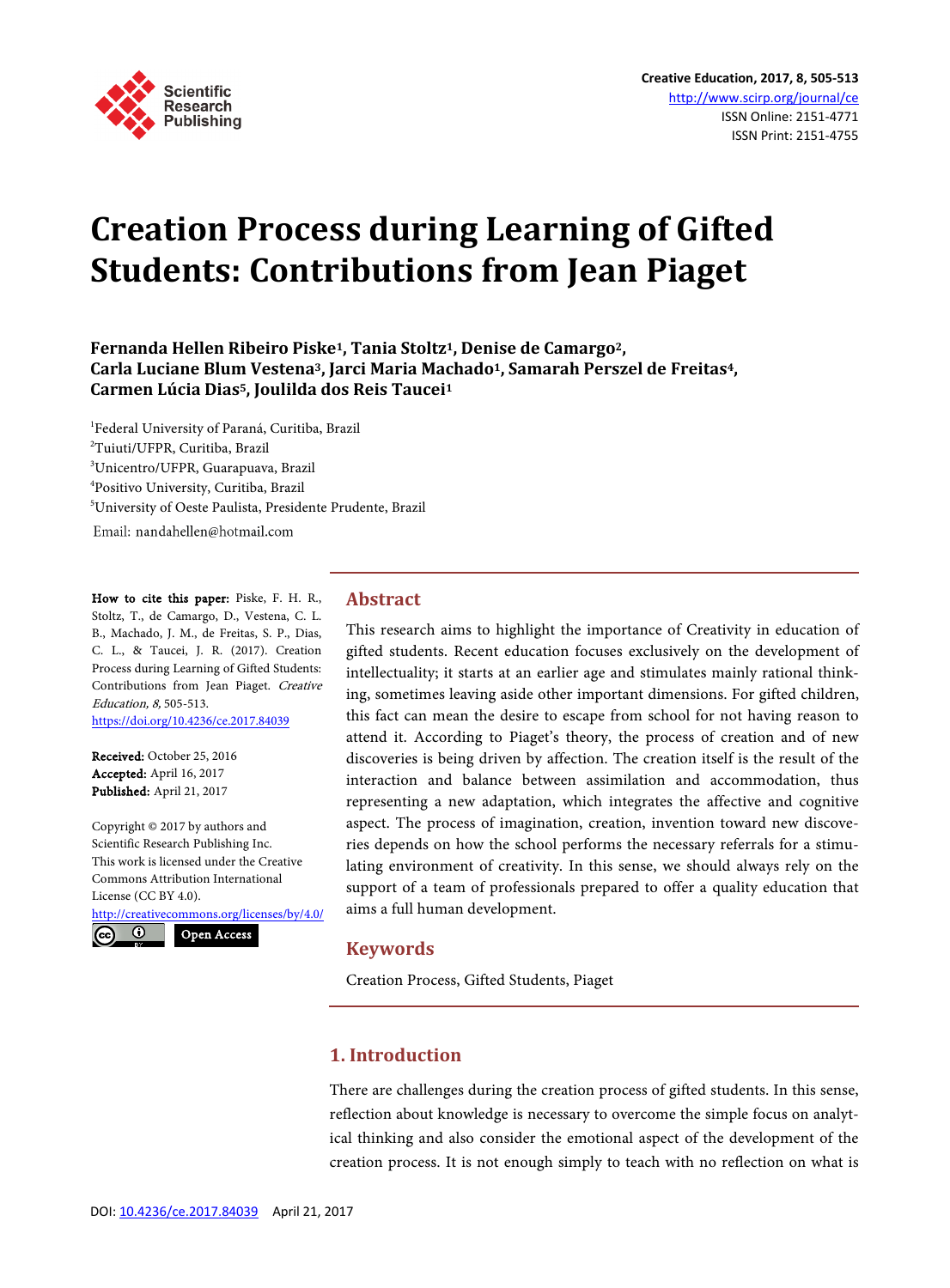being taught in this sense, this article aims to highlight the importance of gifted creation process in Piaget's approach to education that prime for innovation and discovery in various areas of knowledge.

In the Brazilian educational scenario, many schools focus on teaching that prepare the individuals exclusively for the labor market. "Education referred to the instrument for the achievement of material goods is supported in the development of individualism and competition" [\(Stoltz, 2016:](#page-8-0) p. 192).

Recent education focuses exclusively on the development of intellectuality; it starts at an earlier age and stimulates mainly rational thinking, sometimes leaving aside other important dimensions. For gifted children, this fact can mean the desire to escape from school for not having reason to attend it. Although they are considered gifted, they may have social and emotional difficulties, these difficulties need to be attended and that refer to such important fields as their intellectual development. These children are looking for new challenges and when they find a teaching that calls their attention, most of the time, they lose the desire to learn [\(Stoltz, 2016;](#page-8-0) [Piske, 2013a, 2013b, 2014a, 2014b, 2015, 2016;](#page-7-0) [Piske,](#page-7-1)  Stoltz, [& Bahia, 2015;](#page-7-1) Piske et al., [2016a, 2016b\).](#page-7-1)

This search for new challenges are in line with [Kneller \(1978\)](#page-6-0) which explains about the "creative thinking" and "thinking that is not creative"

[...] The creative thinking is innovative, exploratory, adventurous. It is impatient regarding convention, it is attracted by the unknown and undefined. Laughter and uncertainty can stimulate it. Thinking that is not creative is cautious, methodical, conservative. It absorbs the new in what is already known and it prefers to dilate the existing categories to invent new ones. [\(Kneller, 1978:](#page-6-0) p. 19).

In such a vast universe that is education, gifted students have special features that are not always recognized and this lack of recognition of their difficulties in different spheres of development can prevent them from having access to a service that will attend their special educational needs [\(Taucei, Stoltz,](#page-8-1) & Gabardo, [2015\).](#page-8-1) Ourofino & [Guimarães \(2007:](#page-6-1) p. 49) express:

Given the variety of presented features and heterogeneous universe of traits that individuals with high abilities/giftedness have, it is understandable that professionals, family and school find some difficulties to provide conditions that conducive to the full development of their potential. On the other hand, we cannot ignore that gifted individuals should be understood in their entirety and that they receive all kinds of support for demonstration and expanding of their abilities. Whereas in addition to specialized service, it is necessary to recognize that these individuals keep human potential capable of bringing advances and benefits for their nations and to humanity.

Gifted students often are tired of experiencing the same repetitive lessons and sometimes they do not have perspective of change this way they may feel frustrated with the proposed education.

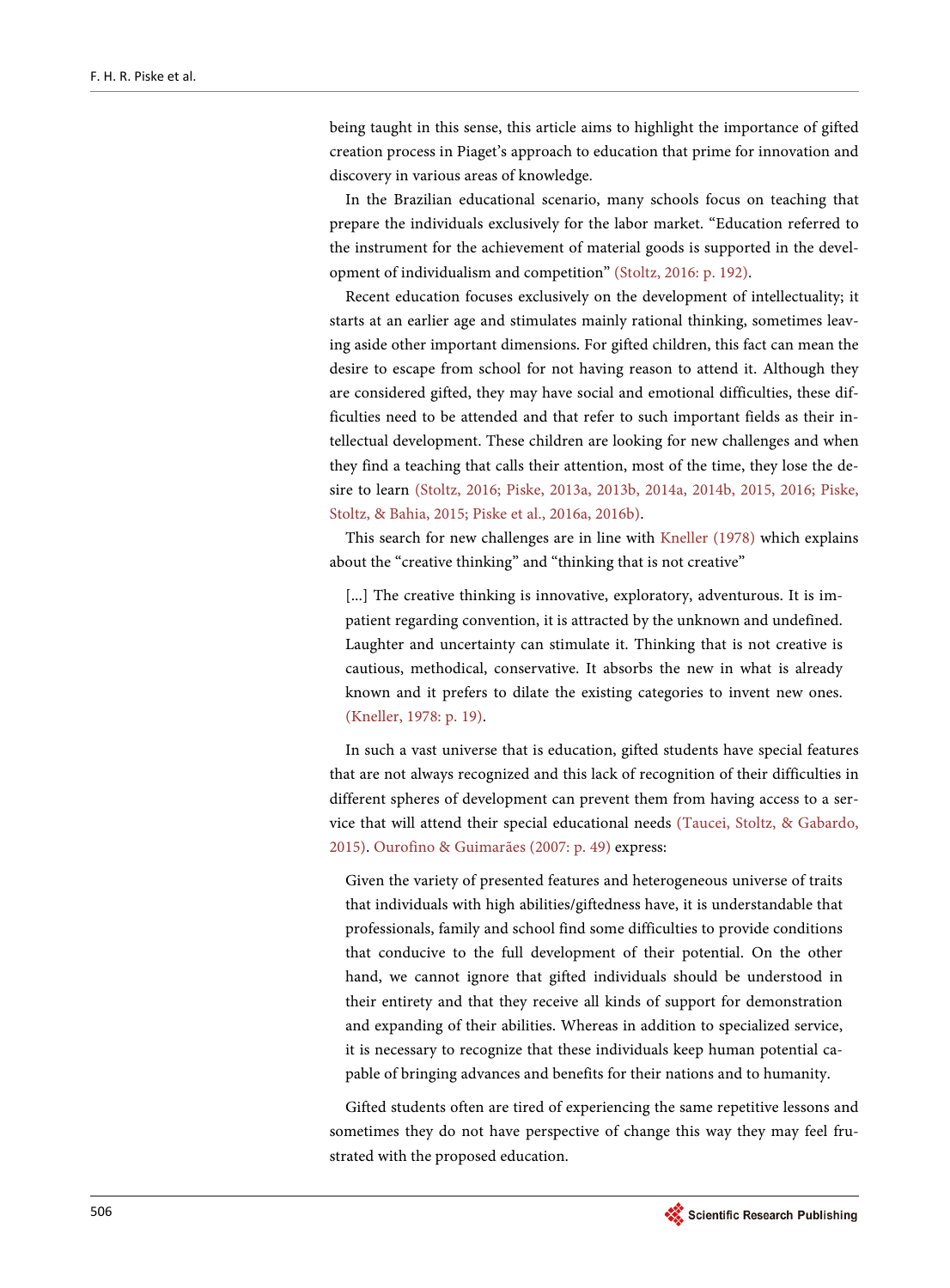A quality education, which does not reduce the knowledge to simple reproduction requires an effective work with development of potential and talents, allowing forms to work with creativity and research in various areas of knowledge to give support to the various questions of gifted students who have not got answers to their questions.

These children are curious and they look for challenges, they need to be encouraged by the school to develop their high abilities related to (s) your (s) area (s) of interest (Besançon & [Lubart, 2008;](#page-5-0) [Peterson,](#page-6-2) 2014; [Piechowski, 2014;](#page-7-2) [Pfeiffer, 2016;](#page-6-3) [Bahia, 2016;](#page-6-3) [Kane, 2016;](#page-6-4) [Gross, 2016;](#page-6-5) [Alencar, 2014;](#page-5-1) [Alencar,](#page-5-2)  Braga, & [Marinho, 2016; P](#page-5-2)iske, Stoltz, [& Bahia, 2015;](#page-5-2) [Piske et al., 2016a, 2016b;](#page-7-3) Machado, 2013, [among other studies\).](#page-6-6) 

From the creativity, the desire to learn flourishes and develops in the pursuit of expanding knowledge. For [Stoltz \(2016\),](#page-8-0) creativity can be defined as a process that takes place over time, rather than a static characteristic of individuals or certain inventive products; the creative product is new; it is related to innovation and not just the methods that reduce knowledge to a simple repetitive learning, "the creative product emerges from the combination of elements of a lower level that combine in complex systems. What is created are the combinations in complex systems" [\(Stoltz, 2016:](#page-8-0) p. 191).

It is interesting what [Gloton \(1987\)](#page-6-7) calls "convergent thinking" and "divergent thinking".

Convergent thinking is used when the problem requires immediate and single solution, very structured, containing accurate data. [...] It is a kind of conformist thinking, prudent, rigorous but narrow. It is the way to act of intelligence with information, the memory etc. Divergent thinking seeks all possible solutions and prefers the originality than to conform with ready answers [\(Gloton, 1987:](#page-6-7) pp. 84-85).

According to [Gloton \(1987:](#page-6-7) p. 85), "[...] we should think about a pedagogy of difference 'to avoid blocking the creativity." In this sense, it is possible to affirm that there is no work that is really enjoyable without the existence of creativity. It is important to innovate in order to obtain sufficient results regarding the education that prime the development of creative potential.

However, nowadays, the concentration in divergent thinking, by focusing primarily cognitive aspects, proves insufficient when creativity is understood in a multidimensional perspective that considers the emotional and affective aspects with cognitive aspects (Nakano & [Zaia, 2012\).](#page-6-8)

#### **2. The Creation Process from Piaget**

In education, creating is not always possible, but it is essential. It is necessary to give opportunities to students to create their solutions to solve problems during the classes, students should learn how to make their invention and discovery of something new. The act of creating and innovating becomes fundamental in teaching at the time where there is a perception that there is no reason in re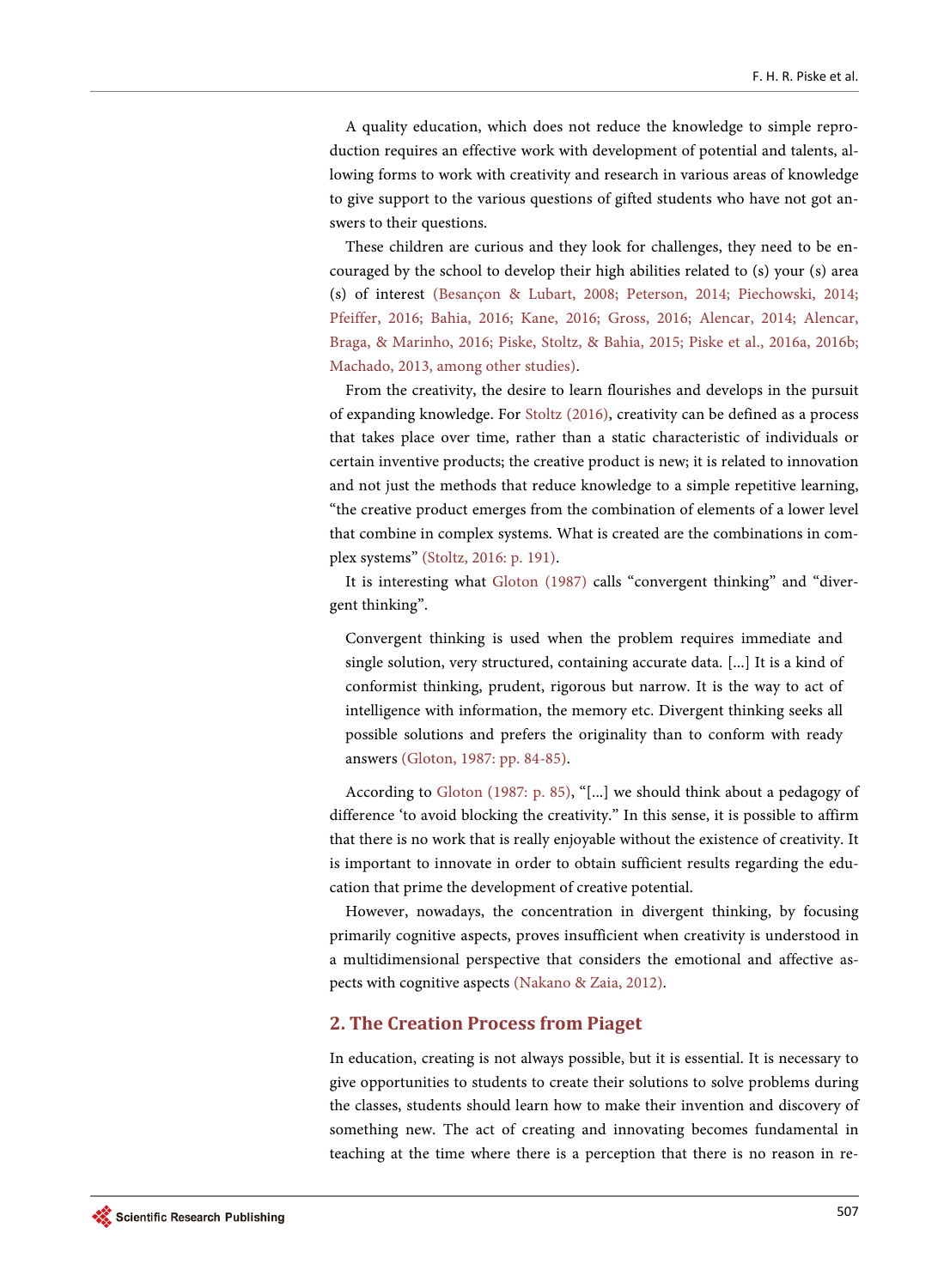peating several times the same content that has already been taught during learning [\(Piske, 2015, 2016\).](#page-7-4) 

Therefore, the process of creation is crucial to the development of potentials and talents. [Stoltz \(2007\),](#page-7-5) Piske [& Stoltz \(2012\)](#page-7-6) affirms that, according to [Pia](#page-6-9)[get's theory \(1932/1977, 1936\),](#page-6-9) the creation process is stimulated by affection, but it is the development of intelligence that will determine the new creations [\(Piaget, 1975, 1977a, 1977b, 1978\).](#page-6-10) However, Piaget does not study the differences between abilities and intellectual abilities of each human being, but the general cognitive development of the species. The global development happens in stages and it is influenced by several factors [\(Gardner, 1998\).](#page-6-11)

[Stoltz \(2007\),](#page-7-5) Piske [& Stoltz \(2012\),](#page-7-6) [Piske, Stoltz & Bahia \(2015\)](#page-7-1) point out that for Piaget affectivity is related to feelings and in particular to the emotions, and it interferes in the intelligence operations when it stimulates or disturbs an individual, leading him/her to accelerations or delays in the development.

According to [Piaget \(1954, 1964, 1974a, 1974b\)](#page-6-12) the construction of affectivity and intelligence occur in parallel, that is, the cognitive and affective aspects of action "are at the same time irreducible, inseparable and complementary" (Piaget et al., 1974). The first consists in structuring the action and the second in its energetics [\(Stoltz, 2007;](#page-7-5) Piske & [Stoltz, 2012\).](#page-7-6)

For Piaget, intelligence is constructed by progressive structures or successive forms of equilibrium "that marks the differences or oppositions from one level of conduct to the other, from the elementary behaviors of infancy to adolescence" (1969: p. 13). Therefore, variable structures will be "forms of organization of mental activity, in a double aspect: motor or intellectual, on the one hand and affective on the other, with its two individual and social dimensions (interindividual)" (p. 13). Therefore, regarding affectivity, there are feelings intraindividual and interindividual.

Intraindividual feelings are related to all kinds of actions: emotions, instinctive tendencies, pleasures, perceptions, feelings of success or failure, etc. While interindividual feelings correspond to the personal interactions that are manifested by intuitive affection, which are expressed by elementary social feelings, with the onset of moral sentiments; normative affections, in which stem from autonomous moral sentiments, with the intervention of the will and progression, ideological feelings from the formal operations in which interindividual feelings complemented with feelings involving collective ideals (Stoltz, [2007, 2013;](#page-7-5) [Piske](#page-7-6) [& Stoltz, 2012\).](#page-7-6)

According to understanding of [Stoltz \(2013\),](#page-8-2) [Piaget \(1981a, 1981b, 1985\)](#page-7-7) points out that the process of adaptation or creation is the result of an interaction that is not located neither in the individual and nor in the world, this process it is between both of them, in the interaction. The interaction that leads to the creation in reality is a process deeply related to the lived experience [\(Stoltz et](#page-8-3)  [al., 2015\).](#page-8-3)

Stoltz & [Parrat-Dayan \(2012\),](#page-8-4) [Stoltz et al. \(2015\)](#page-8-3) explain that, according to Piaget, the creative process of adaptation is related to the balance between two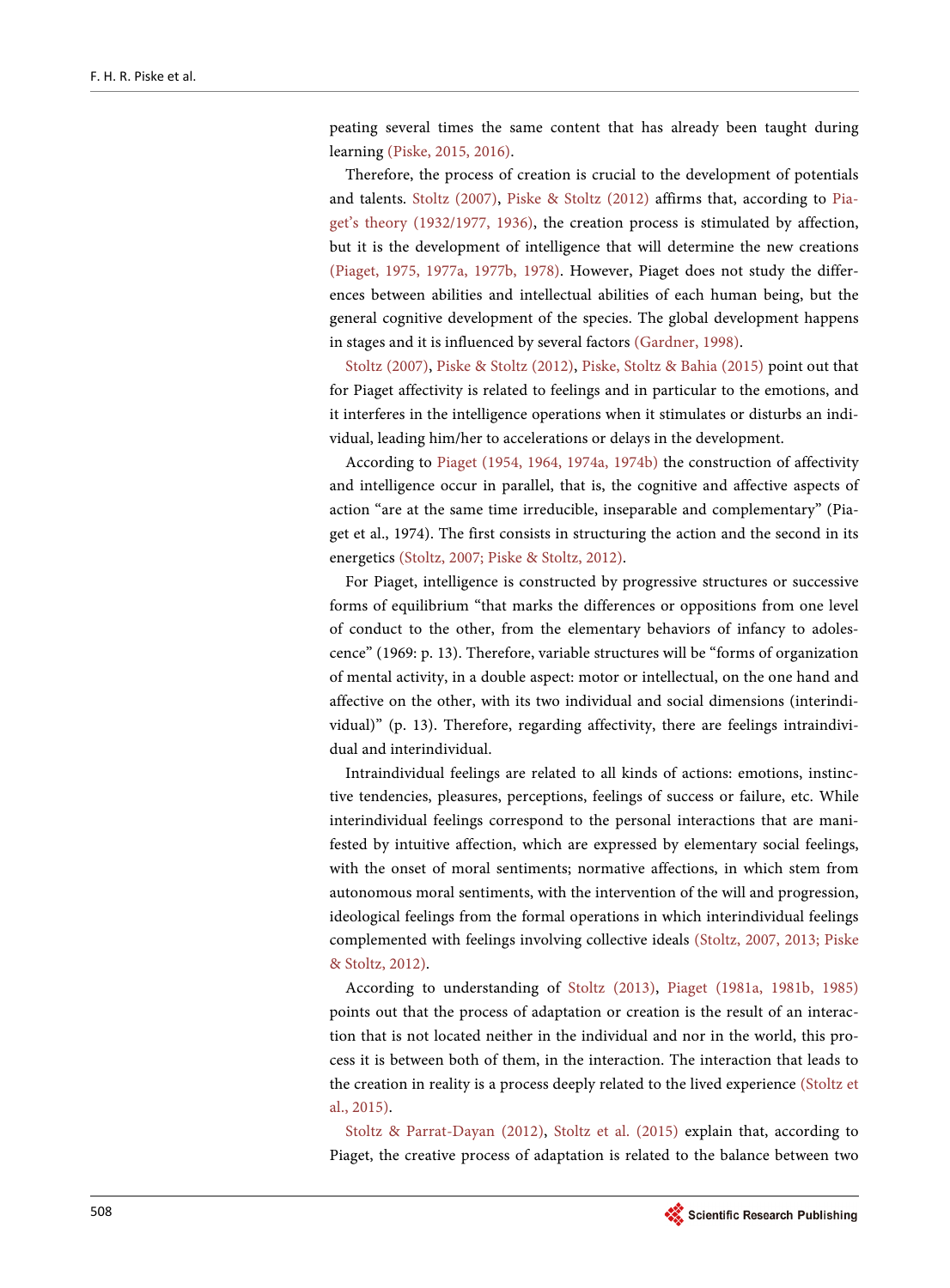mechanisms: assimilation and accommodation. In Piaget's theory, assimilation is explained by the incorporation of new data to existing schemes and structures. Then, when we refer to creating something new, first we mention the assimilation process. However, if we were not only with the assimilation for assimilation respect to the subject rather than the subject to know.

However, if we highlight only the importance of assimilation we can never move forward because the assimilation is related to the individual rather than to the object that we can know.

[Stoltz \(2013\),](#page-8-2) points out that assimilation establishes first a necessary moment, but the evolution only happens from the balance between assimilation and accommodation. The accommodation is the adjustment movement of the individual to the new object that we can know.

This adjustment is progressive and requires a previous mechanism of assimilation because it is precisely from the conflict lived internally by the individual between what he/she knows and what he/she does not know that emerges the possibility of discovering something new. "The 'new' is the result, of the interaction and balance between assimilation and accommodation, thus representing a new adaptation" (Stoltz & [Parrat-Dayan, 2012:](#page-8-4) p. 173).

[Stoltz \(2013\)](#page-8-2) explains that for Piaget, cognition and creativity are integrated with how to do, to feel and think. It is possible to affirm that the development of creativity encompasses a process called reflective abstraction, it is a moment of awareness of where there is first a movement to a higher plan, a reflection of the action plan for the representation plan, so there may be a process of reconstruction, enrichment, understanding and implementation to higher levels of abstraction.

The creation process is present in all cognitive activities of the individual. [Stoltz \(2007\),](#page-7-5) Piske [& Stoltz \(2012\),](#page-7-6) [Stoltz \(2013\),](#page-8-2) Stoltz & [Parrat-Dayan \(2012\)](#page-8-4) explain that, in Piaget's view, the creation is linked to all construction processes, stadiums and human development in its entirety.

# **3. Educational Measures That Contribute to the Process of Creation and Development of Creativity**

There are some factors that can contribute to a quality education that aims to develop potentials and talents. The teaching staff can be based on these factors for their classes become more creative and interesting. Among them, [Alencar,](#page-5-2)  [Braga & Marine \(2016\)](#page-5-2) highlight:

- Create an environment of respect and mutual acceptance, where students can share, develop and learn as much from each other.
- Allow time for the students to think and develop their creative ideas, because not always a creative idea emerges instantly.
- Oportunize students to make questions, formulate and test hypotheses, disagree, propose alternative interpretations, evaluate critically facts, concepts, principles and ideas.
- Highlight what each student has to offer, informing every student about their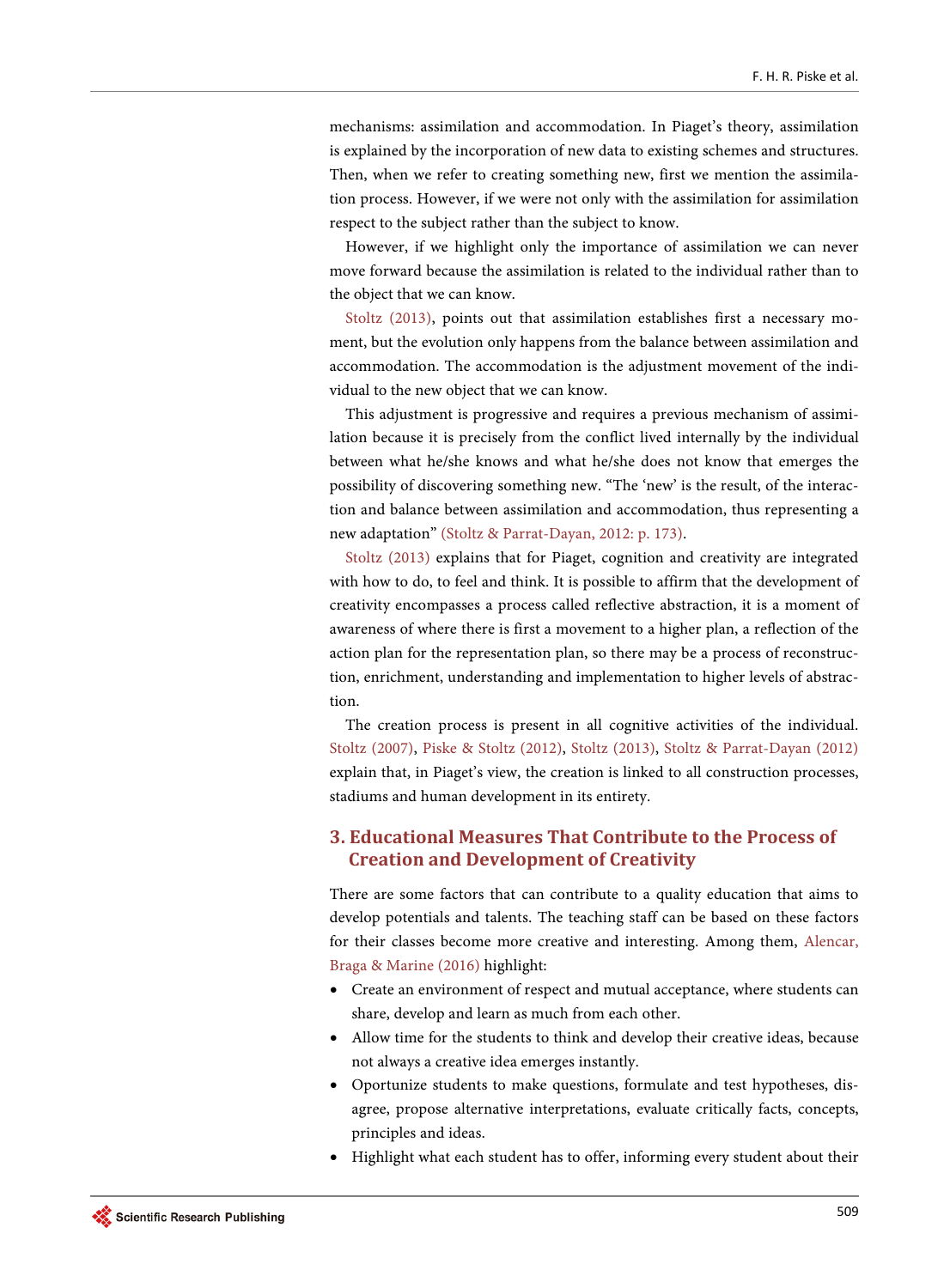strengths in their area of expertise.

- Diversify teaching procedures used in the classroom.
- Propose tasks that are interesting and meaningful to students.
- Allow students to follow the various stages of the creative process, exploring and analyzing the different aspects of a problem at first, followed by readings, discussions, formulations of different possibilities and critical analysis of the different proposed solutions [\(Alencar, Braga,](#page-5-2) & Marine, 2016: p. 67).

There are several ways to instigate creativity and stimulate the creation process during the educational practices of the teaching staff. It can be exemplified by interactive teaching practices with students working together in pairs or groups, so that knowledge is shared between them by stimulating creative expression (Taucei, Stoltz, & [Gabardo, 2015\).](#page-8-1) Therefore, it is important that teachers keep in mind that the more daring and innovate is their teaching, more their students can express different ways of learning and solving the proposed activities.

#### **4. Conclusions**

In conclusion, according to Piaget's theory, the process of creation and of new discoveries is being driven by affection. The creation itself is the result of the interaction and balance between assimilation and accommodation, thus representing a new adaptation, which integrates the affective and cognitive aspect.

For Stoltz & [Parrat-Dayan \(2012\),](#page-8-4) the child should invent itself through his/ her actions real objects. These authors explain that according to Piaget, the purpose of education is to learn how to invent. "The work articulated between creative imagination and rationality in the educational field is justified by differentiation that is present in creation, it is central to the development aimed at the conservation and innovation" (Stoltz & [Parrat-Dayan, 2012:](#page-8-4) p. 178).

[Piske \(2016\),](#page-7-8) [Stoltz \(2016\)](#page-8-0) point out that the process of imagination, creation, invention toward new discoveries depends on how the school performs the necessary referrals for a stimulating environment of creativity. In this sense, we should always rely on the support of a team of professionals prepared to offer a quality education that aims a full human development.

#### **References**

- <span id="page-5-1"></span>Alencar, E. M. L. S. (2014). Ajustamento Emocional e Social do Superdotado: Fatores Correlatos. In F. H. R. Piske, J. M. Machado, S. Bahia, & T. Stoltz (Orgs.), Altas habilidades/Superdotação (AH/SD): Criatividade e emoção [Giftedness: Creativity and Emotion] (pp. 149-162). Curitiba: Juruá.
- <span id="page-5-2"></span>Alencar, E. M. L. S., Braga, N. P., & Marinho, C. D. (2016). Como desenvolver o potencial criador: Um guia para a liberação da criatividade em sala de aula. Petrópolis, RJ: Vozes.
- Bahia, S. (2016). Criatividade na avaliação e intervenção na sobredotação. In F. H. R. Piske, T. Stoltz, J. M. Machado, & S. Bahia (Orgs.), Altas habilidades/Superdotação (AH/SD) e Criatividade: Identificação e Atendimento [Giftedness and Creativity: Identification and Specialized Service] (pp. 145-164). Curitiba: Juruá.

<span id="page-5-0"></span>Besançon, M., & Lubart, T. (2008). Individual Differences in the Development of Creative

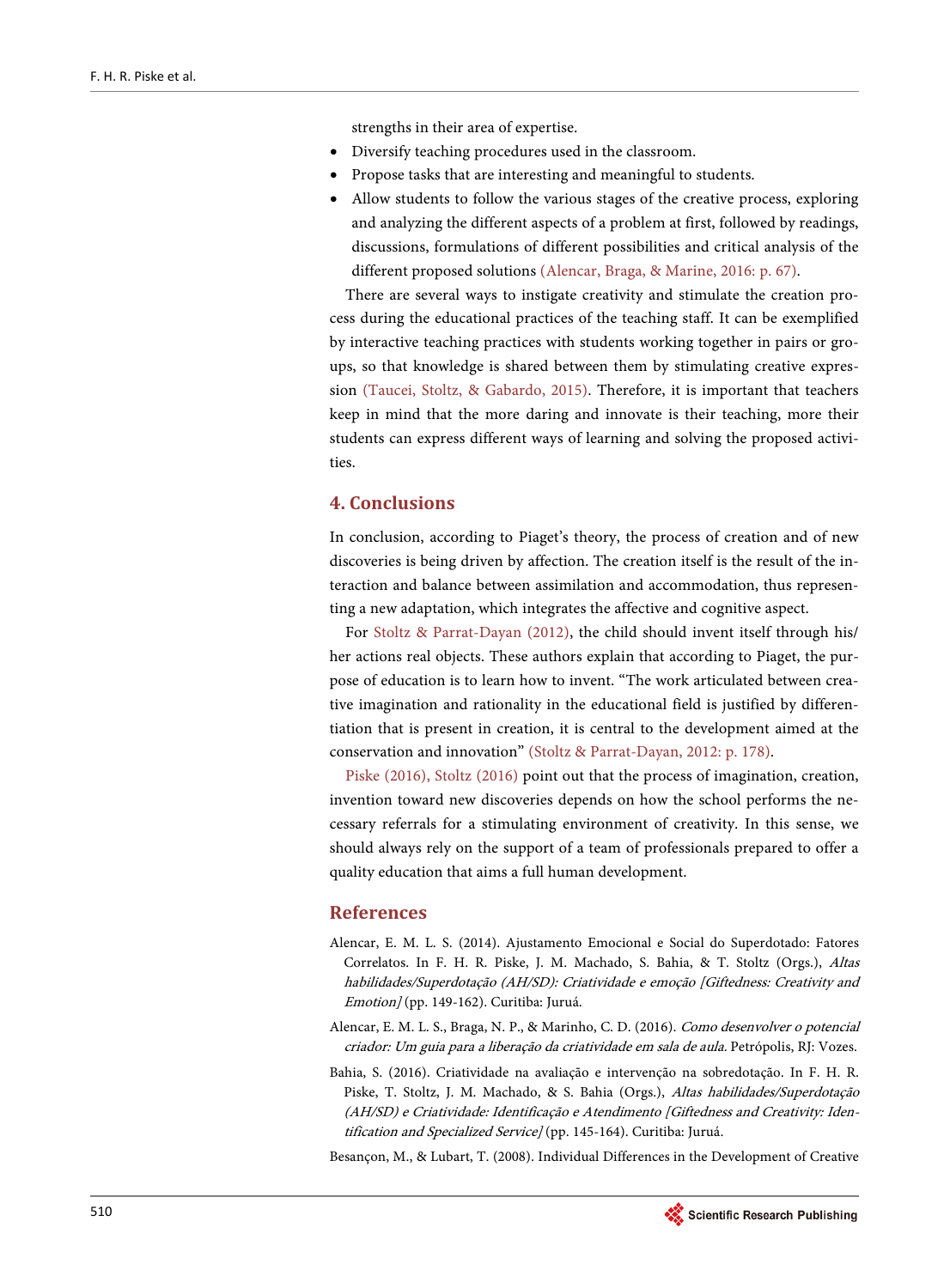Competencies in School Children. Learning and Individual Differences, 18, 381-389.

- <span id="page-6-11"></span>Gardner, H. (1998). Inteligências múltiplas: A teoria na prática [Multiple Intelligences: Theory in Practice]. Porto Alegre: Artes Médicas.
- Gloton, R. (1987). A actividade criadora na criança (4. ed.). Casterman: Estampa.
- <span id="page-6-7"></span><span id="page-6-5"></span>Gross, M. U. M. (2016). DevelopingPrograms for Gifted and Talented Students. In F. H. R. Piske, T. Stoltz, J. M. Machado, & S. Bahia (Orgs.), Altas habilidades/Superdotação (AH/SD) e Criatividade: Identificação e Atendimento [Giftedness and Creativity: Identification and Specialized Service] (pp. 61-75). Curitiba: Juruá.
- <span id="page-6-4"></span>Kane, M. (2016). Gifted Learning Communities: Effective Teachers at Work. In F. H. R. Piske, T. Stoltz, J. M. Machado, & S. Bahia (Orgs.), Altas habilidades/Superdotação (AH/SD) e Criatividade: Identificação e Atendimento [Giftedness and Creativity: Identification and Specialized Service] (pp. 77-94). Curitiba: Juruá.
- Kneller, G. F. (1978). Arte e ciência da criatividade (5. ed.). São Paulo: IBRASA.
- <span id="page-6-6"></span><span id="page-6-0"></span>Machado, J. M. (2013). Habilidades cognitivas e metacognitivas do aluno com altas habilidades/superdotação na resolução de problemas de matemática. Tese (Doutorado em Educação), Curitiba: Universidade Federal do Paraná.
- <span id="page-6-8"></span>Nakano, T. C., & Zaia, P. (2012). Criatividade e Inteligência Emocional em Crianças: Um Estudo Relacional. PSICO, 43, 388-399. [http://revistaseletronicas.pucrs.br/fo/ojs/index.php/revistapsico/article/view/10608/824](http://revistaseletronicas.pucrs.br/fo/ojs/index.php/revistapsico/article/view/10608/8240) [0](http://revistaseletronicas.pucrs.br/fo/ojs/index.php/revistapsico/article/view/10608/8240)
- <span id="page-6-1"></span>Ourofino, V. T. A. T., & Guimarães, T. G. (2007). Características intelectuais, emocionais e sociais do aluno com Altas Habilidades/Superdotação. In D. S. Fleith (Org.), <sup>A</sup> construção de práticas educacionais para alunos com Altas Habilidades/Superdotação (pp. 53-65). Brasília, DF: Ministério da Educação, Secretaria de Educação Especial.
- <span id="page-6-2"></span>Peterson, J. (2014). Paying Attention to the Whole Gifted Child: Why, When, and How to Focus on Social and Emotional Development. In F. H. R. Piske, J. M. Machado, S. Bahia, & T. Stoltz (Orgs.), Altas Habilidades/Superdotação (AH/SD): Criatividade e emoção [Giftedness: Creativity and Emotion] (pp. 45-65). Curitiba: Juruá.
- <span id="page-6-3"></span>Pfeiffer, S. (2016). Leading Edge Perspectives on Gifted Assessment. In F. H. R. Piske, T. Stoltz, J. M. Machado, & S. Bahia (Orgs.), Altas habilidades/Superdotação (AH/SD) e Criatividade: Identificação e Atendimento [Giftedness and Creativity: Identification and Specialized Service] (pp. 95-122). Curitiba: Juruá.
- <span id="page-6-9"></span>Piaget, J. (1932/1977). O julgamento moral na criança. São Paulo: Mestre Jou.
- Piaget, J. (1936). *La naissance de l'intelligence chez l'enfant*. Neuchâtel: Delachaux et Niestlé.
- <span id="page-6-12"></span>Piaget, J. (1954). Les relations entre l' affectivité et l'intelligence dans le developpment mental de l'enfant. Boulletin de Psychologie. Paris, VII, No. 3-4, 143-150; No. 9-10, 522-535; No. 12, 690-701.
- Piaget, J. (1964). Cognitive Development in Children: Development and Learning. Journal of Research in Science Teaching, 2, 176-186. <https://doi.org/10.1002/tea.3660020306>
- Piaget, J. (1974a). La prise de conscience. Paris: PUF.
- <span id="page-6-10"></span>Piaget, J. (1974b). Réussir et comprendre. Paris: PUF.
- Piaget, J. (1975). L'équilibration des structures cognitives: Problème central du développement. Paris: PUF.
- Piaget, J. (1977a). Recherches sur l'abstraction réfléchissante. EEG34. Paris: PUF.
- Piaget, J. (1977b). Recherches sur l'abstraction réfléchissante. L'abstraction de l'ordreet dês relations spatiales. EEG35. Paris: PUF.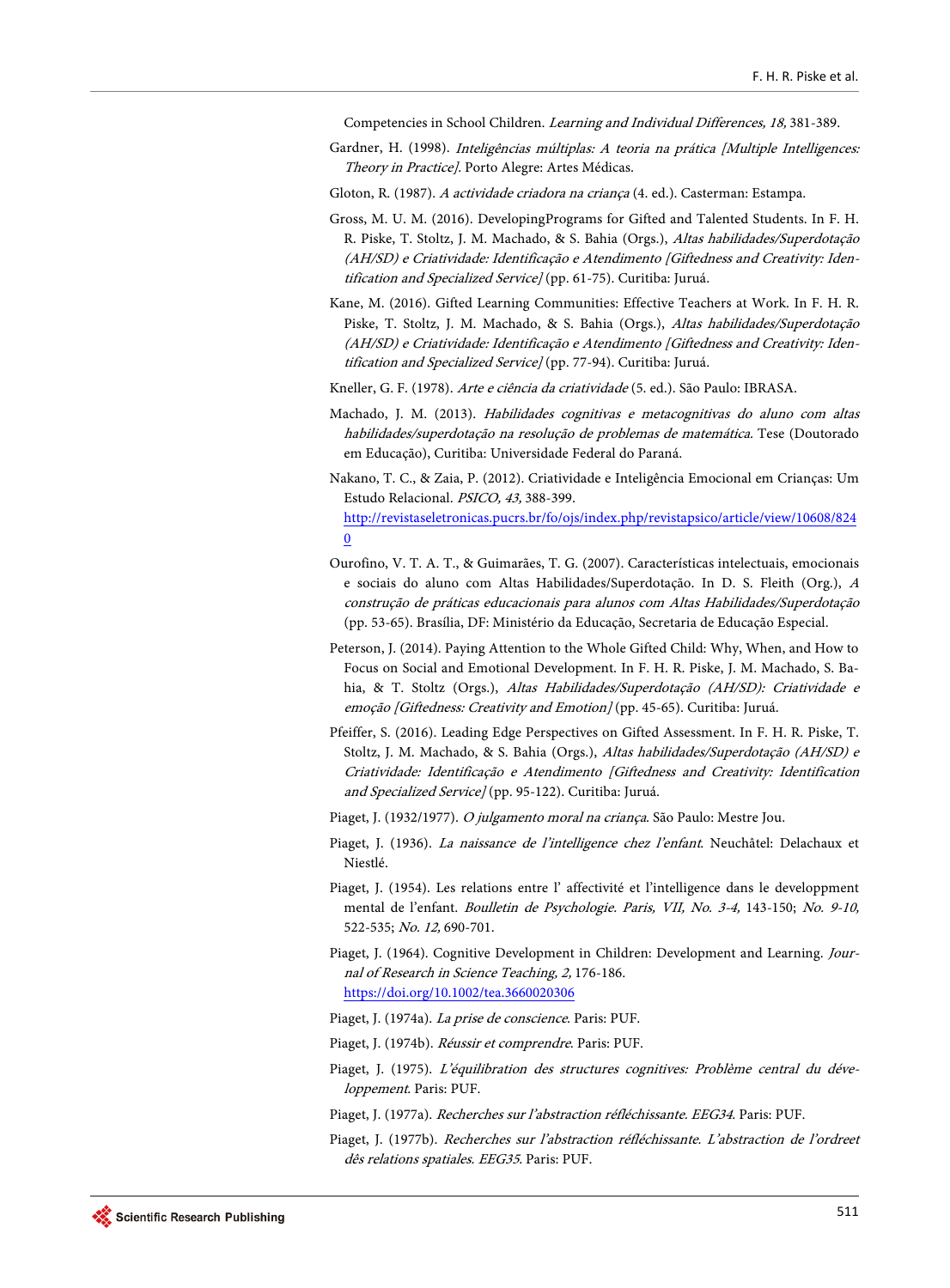- Piaget, J. (1978). A formação do símbolo na criança: Imitação, jogo, sonho, imagem e representação (3. ed.). Rio de Janeiro: Zahar.
- <span id="page-7-7"></span>Piaget, J. (1981a). Creativity. In: J. M. Gallagher, & D. K. Reid (Eds.), The Learning Theory of Piaget and Inhelder (Appendices B, pp. 221-229). Monterey, CA: Brooks/ Cole.
- Piaget, J. (1981b). L'évolution Le possible et le nécessaire: Des possibles chez l'enfant. Paris: PUF.
- Piaget, J. (1985). Criatividade. In M. S. Vasconcelos (Org.), Criatividade: Psicologia, educação e conhecimento do novo. São Paulo: Moderna.
- <span id="page-7-2"></span>Piechowski, M. M. (2014). Identity. In F. H. R. Piske, J. M. Machado, S. Bahia, & T. Stoltz (Orgs.), Altas Habilidades/Superdotação (AH/SD): Criatividade e emoção [Giftedness: Creativity and Emotion] (pp. 97-114). Curitiba: Juruá.
- <span id="page-7-0"></span>Piske, F. H. R. (2013a). O desenvolvimento socioemocional de alunos com altas habilidades/superdotação (AH/SD) no contexto escolar: Contribuições a partir de Vygotsky. Mestrado em Educação Dissertação, Curitiba: Universidade Federal do Paraná.
- Piske, F. H. R. (2013b). Criatividade no Processo de Aprendizagem de Superdotados. In III Seminário Internacional de Educação de Pinhais (pp. 1-12).
- Piske, F. H. R. (2014a). O desafio de promover práticas educacionais para atender a alunos superdotados. In IV Seminário Internacional de Educação de Pinhais (pp. 1-11).
- Piske, F. H. R. (2014b). Criatividade e inovação na educação de superdotados. In F. H. R. Piske, J. M. Machado, S. Bahia, & T. Stoltz (Orgs.), Altas Habilidades/Superdotação (AH/SD): Criatividade e emoção [Giftedness: Creativity and Emotion] (pp. 265-276). Curitiba: Juruá.
- <span id="page-7-4"></span>Piske, F. H. R. (2015). Aluno (a) com altas habilidades/superdotação (AH/SD): Quem é essa criança? In IV Seminário Internacional de Educação de Pinhais (pp. 1-12).
- <span id="page-7-8"></span>Piske, F. H. R. (2016). Alunos com Altas Habilidades/Superdotação (AH/SD): Como identificá-los? In F. H. R. Piske, T. Stoltz, J. M. Machado, & S. Bahia (Orgs.), Altas Habilidades/Superdotação (AH/SD) e Criatividade: Identificação e Atendimento [Giftedness and Creativity: Identification and Specialized Servisse] (pp. 249-260). Curitiba: Juruá.
- <span id="page-7-6"></span>Piske, F. H. R., & Stoltz, T. (2012). O desenvolvimento afetivo de alunos superdotados: uma contribuição a partir de Piaget. Schème: Revista Eletrônica de Psicologia e Epistemologia Genéticas, 4, 149-166. <http://www2.marilia.unesp.br/revistas/index.php/scheme/article/view/2400/1953>
- <span id="page-7-1"></span>Piske, F. H. R., Stoltz, T., & Bahia, S. (2015). Percepções de famílias de superdotados sobre o processo de ensino-aprendizagem: Um olhar a partir de Piaget. Schème: Revista Eletrônica de Psicologia e Epistemologia Genéticas, 7, 78-97. <http://www2.marilia.unesp.br/revistas/index.php/scheme/article/view/5781/3952>
- <span id="page-7-3"></span>Piske, F. H. R., Stoltz, T., Machado, J. M., Vestena, C. L. B., Oliveira, C. S., Freitas, S. P., & Lopes, C. L. (2016a). Working with Creativity of Gifted Students through Ludic Teaching. Creative Education, 7, 1641-1647. [http://file.scirp.org/pdf/CE\\_2016072718141930.pdf](http://file.scirp.org/pdf/CE_2016072718141930.pdf)
- Piske, F. H. R., Stoltz, T., Vestena, C. L. B., Freitas, S. P., Valentim, B. F. B., Oliveira, C. S., Barby, A. A. O. M., & Lopes, C. L. (2016b). Barriers to Creativity, Identification and Inclusion of Gifted Student. Creative Education, 7, 1899-1905. [http://file.scirp.org/pdf/CE\\_2016082517133903.pdf](http://file.scirp.org/pdf/CE_2016082517133903.pdf)
- <span id="page-7-5"></span>Stoltz, T. (2007). O problema das relações entre afetividade e inteligência. In N. F. Dinis, & L. M. Bertucci, Múltiplas faces do educar: Processos de aprendizagem, educação e saúde, formação docente. Curitiba: Editora UFPR.